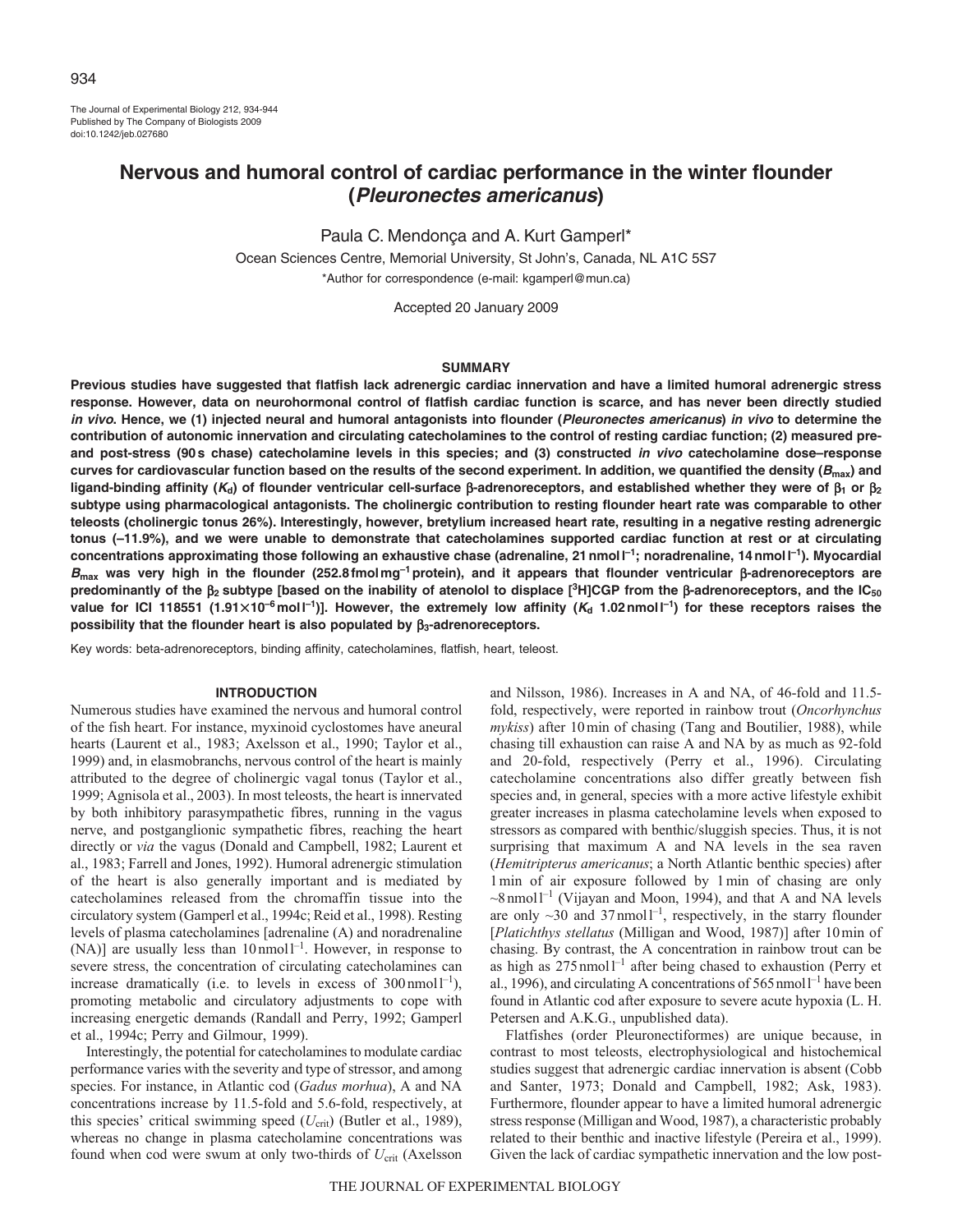stress circulating catecholamine levels reported, and that neurohormonal control of flatfish cardiac function has never been directly studied, it is not clear how this taxa regulates cardiac function. Thus, the purpose of this study was to determine how *in vivo* cardiovascular function is regulated in the winter flounder (*Pleuronectes americanus* Walbaum 1792) by nervous and humoral mechanisms. To accomplish this a number of experiments were undertaken: (1) a series of neural and humoral antagonists were used to determine the contribution of autonomic innervation and circulating catecholamines to the control of *in vivo* heart function; (2) maximal post-stress circulating catecholamines were measured in the flounder following two different stressors (a 60s net stress and a 90s chase); (3) *in vivo* dose–response curves for catecholamines (A and NA) were produced to examine the ability of circulating catecholamines to stimulate the winter flounder heart; and (4) flounder ventricular β-adrenoreceptors were typed and quantified, to better understand how β-adrenoreceptors relate to, and mediate, the effects of catecholamines on the heart of this species.

# **MATERIALS AND METHODS Animals**

Ethical approval for the following studies was obtained from the Animal Care Committee at Memorial University (protocol #05-02-KG). Winter flounder were caught by divers using a hand net in Conception Bay (Newfoundland, Canada) at a depth of 4–6m and transported to the Ocean Sciences Centre (OSC, Memorial University of Newfoundland). Flounder were acclimated to 8±1°C for at least 4weeks prior to experimentation in 1200l rectangular fibreglass tanks supplied with aerated seawater and natural photoperiod. Fish were fed three times a week with commercial pellets, but were fasted for 24h prior to surgery.

# **In vivo experiments** Surgery

Fish were anaesthetized (average mass 0.46±0.13kg) in seawater containing methane sulfonic acid of *m*-aminobenzoate (MS-222;  $0.25 \text{ g}^{-1}$ , and then transferred to a surgical table, where their gills were irrigated with chilled (~4°C) and oxygenated seawater containing  $0.1$  g<sub>l</sub><sup>-1</sup> MS-222.

### Implantation of flow probe

Implantation of the blood flow probe was performed as previously described by Crocker et al. (Crocker et al., 2000) for white sturgeon, with some modifications. In this procedure, the gills and operculum were retracted using umbilical tape (Baxter Healthcare Corporation, Deerfield, IL, USA) which was passed from a hole behind the fourth gill arch into the opercular cavity, the ventral aorta was exposed through a small incision  $(\sim 0.5 \text{ cm})$  in the isthmus without disrupting the pericardium, and a flow probe (1.5RB, Transonic Systems; Ithaca, NY, USA) was placed loosely around the vessel. Finally, after verifying the quality of the cardiac output signal, the probe lead was sutured to the eyed side of the fish using 3–0 silk (American Cyanamid Company, Pearl River, NY, USA) at three locations.

#### Cannulation of caudal artery

Cannulation of the caudal artery for the measurement of dorsal aortic pressure was performed as previously described by Cech and Rowell (Cech and Rowell, 1976) with modifications. Briefly, a 2cm long incision was made, just below the lateral line at about one third of the animal's length from the tail. The skin and underlying muscle tissue were then retracted to expose the caudal artery which lies between the haemal arches, and a heparinized cannula (PE 50, Clay Adams, Parsippany, NJ, USA; 80cm long, volume 0.2ml) with indwelling 14 gauge piano wire was inserted into the vessel. Finally, after removing the indwelling wire, and pushing the cannula approximately 8cm anteriorly into the artery, the incision was closed with a continuous suture, and the cannula was filled with heparinized saline  $\langle 181.3 \text{ mmol } l^{-1} \text{ NaCl}, 5.0 \text{ mmol } l^{-1} \text{ KCl}, 2.30 \text{ mmol } l^{-1}$  $CaCl_2·2H_2O$ , 1.99 mmol<sup>1-1</sup> MgSO<sub>4</sub>·6H<sub>2</sub>O, 2.58 TES acid {*N*-[Tris(hydroxymethyl)methyl]-2-aminoethanesulfonic acid} and 7.33mmoll–1 sodium TES base {*N*-[Tris(hydroxymethyl)methyl]- 2-aminoethanesulfonic acid sodium salt} with  $100$  i.u. ml<sup>-1</sup> heparin), and sutured to the fish's dorsal surface at two locations. There was minimal bleeding during cannula implantation, and the cannula was flushed regularly with heparinized saline to prevent clot formation.

Recovery from anaesthesia was initiated after surgery by artificially ventilating the fish with aerated, anaesthetic-free water. Once ventilatory activity had returned, the fish were placed into an opaque 45l cooler supplied with aerated 8°C seawater and filled with ~5cm of sand. The flounder were then allowed to recover for at least 24h prior to experimentation.

# Experimental procedures

#### Neural control of cardiac function

Following the recovery period, cardiac output (*Q*), dorsal aortic pressure  $(P_{DA})$  and heart rate  $(f_H)$  were recorded for 1h. After this initial recording period, a series of drugs were injected every 1h 30 min in the following order:  $1.2 \text{ mg}\,\text{kg}^{-1}$  atropine sulphate (muscarinic receptor antagonist);  $10 \text{ mg}\text{ kg}^{-1}$  bretylium tosylate (adrenergic nerve blocker),  $213 \mu g kg^{-1}$  (RS)-atenolol ( $\beta_1$ adrenoreceptor antagonist) and  $250 \mu g kg^{-1}$  ICI 118551 hydrochloride ( $\beta_2$ -adrenoreceptor antagonist). These drug concentrations were selected based on previous fish studies (Smith et al., 1985; Altimiras et al., 1997; van Heeswijk et al., 2005), and all drugs were injected slowly (over approx. 15s) through the caudal artery in a concentrated form using a  $1 \text{ mkg}^{-1}$  carrier volume of saline. This initial injection was followed by an injection of enough saline  $(\sim 0.3 \text{ ml})$  to ensure complete delivery of the drug into the animal.

#### Chasing and net stress

In order to determine maximal post-stress circulating catecholamines and haematocrit levels, two groups of flounder were used in which no surgical procedure was performed. One group of flounder (*N*=8) was held in a net for 60s, while another group (*N*=8) was chased to exhaustion prior to sampling. In the chasing procedure, each fish was caught individually from their holding tanks using a net and chased immediately in a rectangular tank  $(1 \text{ m} \times 1 \text{ m} \times 0.5 \text{ m})$  for 90 s using a small wooden prod. Immediately after these procedures were finished, blood samples were taken from the flounder (0.6–0.9ml) for the measurement of post-stress haematocrit and plasma catecholamine (A and NA) levels by caudal puncture.

For the measurement of catecholamines, the blood was immediately placed into a chilled 1.5ml Eppendorf centrifuge tube, and centrifuged at 10,000*g* for 30s to obtain plasma. The plasma was then pipetted into a 1.0ml cryovial containing glutathione and EDTA (5  $\mu$ l of 0.2 mol<sup>-1</sup> glutathione and 5  $\mu$ l of 0.2 mol<sup>-1</sup> EDTA per  $100 \mu$ l of plasma), and immediately frozen in liquid N<sub>2</sub>. All plasma samples were then stored at –80°C until analysis.

# Catecholamine dose–response curves

To assess the sensitivity of the flounder cardiovascular system to circulating catecholamines, dose–response curves for A and NA were generated from *in vivo* measurements. As described above,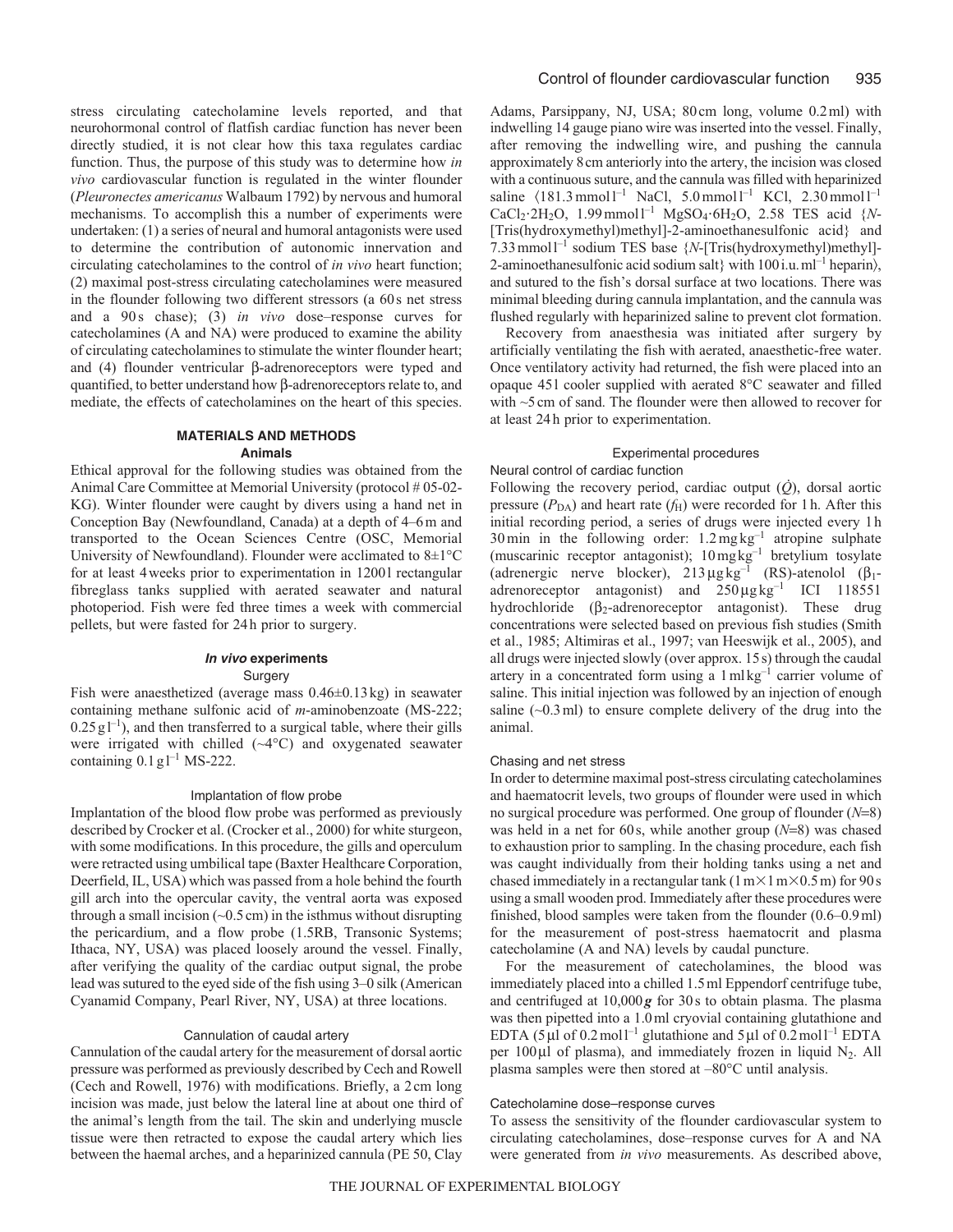fish (*N*=7) were implanted with a ventral aortic flow probe and a caudal artery cannula, and then allowed to recover for approx. 24h. After recovery,  $\dot{Q}$ ,  $P_{DA}$  and  $f_H$  were recorded for 1h, and then each fish was given a series of five  $1 \text{ ml kg}^{-1}$  saline injections. Each saline injection was separated by 1h to assess the potential effects of haemodilution on the flounder's cardiovascular function, and thus discern sham injection effects from drug effects (see below). Subsequent to the saline injections, the flounder were allowed to recover for 18h, after which they were injected with 0.1 and 0.05 (dose 1), 0.15 and 0.075 (dose 2), 0.2 and 0.1 (dose 3), 0.3 and 0.15 (dose 4), and finally 0.4 and  $0.2 \mu g kg^{-1}$  (dose 5) of A and NA, respectively. These injections were given at 1h intervals (an interinjection period that allowed cardiovascular variables to return to resting values), and all doses of A and NA were injected slowly (over approx. 15s) through the caudal artery in a concentrated form using a  $1$  ml kg<sup>-1</sup> carrier volume of saline. These concentrations were selected based on the maximum concentrations of A  $(21 \text{ nmol}^{-1})$ and NA  $(14$ nmol<sup>-1</sup>) found in winter flounder after chasing, and the relationship between injected dose and plasma A levels established by Gamperl et al. (Gamperl et al., 1994b) for rainbow trout at similar temperatures. Cardiovascular variables and  $P_{DA}$  were measured for 10min before and 45min after each injection. Blood samples were also taken prior to the first injection (0.5 ml) and 2 min after the last injection (0.8ml) for the determination of plasma A and NA concentrations induced by the injection of 0.4 and  $0.2 \mu g kg^{-1}$  (dose 5) of A and NA, respectively. Immediately upon collection, blood samples were processed using the same protocol as in the chasing and net stress experiments.

# Data analysis

# Instrumentation for cardiovascular measurements

Dorsal aortic pressure ( $P_{\text{DA}}$ , in kPa) was measured using a Gould Statham pressure transducer (Model P23 ID, Oxnard, CA, USA) that was calibrated daily against a static water column, where zero pressure (0kPa) was set equal to the water level in the experimental chamber. Cardiac output  $(\dot{Q}$ ; mlmin<sup>-1</sup> kg<sup>-1</sup>) was monitored by connecting the flow probe lead to a small animal blood flow meter (Model T206, Transonic® Systems, Ithaca, NY, USA). Both pressure and flow signals were amplified and filtered using a Model MP100A-CE data acquisition system (BIOPAC Systems, Santa Barbara, CA, USA), and analyzed and stored using Acq*Knowledge* Software (BIOPAC Systems, Santa Barbara, CA, USA) installed on a 300MHz Toshiba laptop computer.

#### Calculation of cardiovascular parameters

Cardiovascular function was continuously monitored throughout the 'neural control of cardiac function' and 'dose–response curve' experiments by measuring  $\dot{Q}$  and  $P_{DA}$ . Heart rate ( $f_H$ ; beats min<sup>-1</sup>) was calculated by measuring the number of systolic peaks during 20–30s intervals. Mass specific stroke volume  $(V<sub>S</sub>; mlkg<sup>-1</sup>)$ , was calculated as:  $V_S$ =cardiac output  $(ml \min^{-1} kg^{-1})/$ heart rate (beatsmin–1). Systemic vascular resistance (*R*sys; kPaml–1 kgmin) was calculated as: dorsal aortic pressure (kPa)/cardiac output  $(mlmin^{-1}kg^{-1})$ .

The 'intrinsic' (after the administration of all drugs)  $f_H$  ( $f_{Hint}$ ; beats min<sup>-1</sup>), cholinergic tonus (%f<sub>Hch</sub>; %) and adrenergic tonus (%*f*Had; %) were calculated for the winter flounder heart as described by Axelsson (Axelsson, 1988):

$$
\%f_{\text{Hch}} = [f_{\text{H}} \text{ after atropine} - f_{\text{H}} \text{ before atropine}) / f_{\text{Hint}} \times 100, (1)
$$

$$
\%f_{\text{Had}} = \left[ \left( f_{\text{H}} \text{ after atropine} - f_{\text{Hint}} \right) / f_{\text{Hint}} \right] \times 100 \,. \tag{2}
$$

#### Catecholamine analysis

The plasma catecholamines, adrenaline (A) and noradrenaline (NA), were measured using high performance liquid chromatography (HPLC; Bioanalytical Systems, West Lafayette, IN, USA) with electrochemical detection (LC Epsilon® detector, model E5, Bioanalytical Systems) after extraction with alumina (Woodward, 1982). For amine separation, a reverse phase column (ODS, 3.0 mm i.d. $\times$ 10 cm long,  $3 \mu$ m pore size, model MF 8954) was used in conjunction with an aqueous mobile phase (containing per litre: 7.088 g monochloroacetic acid, 186.1 mg Na<sub>2</sub>EDTA·2H<sub>2</sub>O, 15 ml acetonitrile and 232.3 mg sodium octyl sulphate,  $pH3.00-3.05$ ), pumped (PM80, BAS) at a flow rate of  $1 \text{ m} \text{ l} \text{ min}^{-1}$ . DHBA (3,4-dihydroxybenzylamine) was used as an internal standard for all plasma samples and catecholamine standards. The recovery of DHBA (3,4-dihydroxybenzylamine) from the alumina was in the order of 50–80%, and was used to determine individual plasma catecholamine concentrations. The output from the detector was collected and analysed using a computer running ChromGraph Control and ChromGraph Report version 2.30 software (Bioanalytical Systems).

#### Chemicals

Components of the saline were purchased from Fisher Scientific (Fairlawn, NJ, USA), with the exception of TES salt, which was purchased from Sigma Chemical Co. (St Louis, MO, USA). MS-222 was purchased from Syndel Laboratories (Vancouver, BC, Canada). Atropine sulphate salt, bretylium tosylate, (RS)-atenolol, ICI 118551 hydrochloride, (±) timolol, adrenaline bitartrate, noradrenaline bitartrate and all chemicals used in catecholamine extraction and analysis were also purchased from Sigma Chemical Company.

# **In vitro experiments** Cardiac β-adrenoreceptors

The punch-technique for the measurement of ventricular βadrenoreceptors was performed as previously described by Gamperl et al. (Gamperl et al., 1994a) for rainbow trout. Flounder (average mass 0.55±0.03kg) were killed by a blow to the head, and the heart was quickly removed and allowed to beat for approximately 1min in cold  $(0-2^{\circ}C)$  saline to remove erythrocytes from the ventricular lumen. The ventricle was then quickly removed, cut in half and frozen (in  $\sim$ 2min) onto the tissue chopper (McIlwain tissue chopper, Brinkmann, Mississauga, ON, Canada) stage before being sliced into 400μm thick cross sections. The tissue slices were then placed in a Sylgard-coated tissue culture dish filled with ice-chilled saline, and ventricular tissue punches (2mm diameter, 0.9–1.25mg) were taken from the slices using a sample corer (Fine Science Tools, Vancouver, BC, Canada). Finally, individual punches were placed in separate wells of a tissue culture plate (Becton Dickinson and Company, Franklin Lakes, NJ, USA), with each well containing 500μl of saline.

β-Adrenergic receptor density and affinity were measured by incubating the punches in varying concentrations  $(0.05-2$  nmoll<sup>-1</sup>) of the hydrophilic β-antagonist [<sup>3</sup>H]CGP-12177 (specific activity 37Cimmol–1; Amersham Biosciences, Amersham, Bucks, UK) for 2h. Non-specific binding (NSB) was measured in the presence of  $10^{-5}$  moll<sup>-1</sup> timolol (β-adrenoreceptor antagonist), and was subtracted from total counts to determine specific binding. To express  $B_{\text{max}}$  (i.e. the density of β-adrenoreceptors on the cell surface) as fmol $\mu$ g<sup>-1</sup> protein, the protein content of representative punches was determined using a Bradford protein assay (Coomassie Plus, Pierce Biotechnology, Rokford, IL, USA) with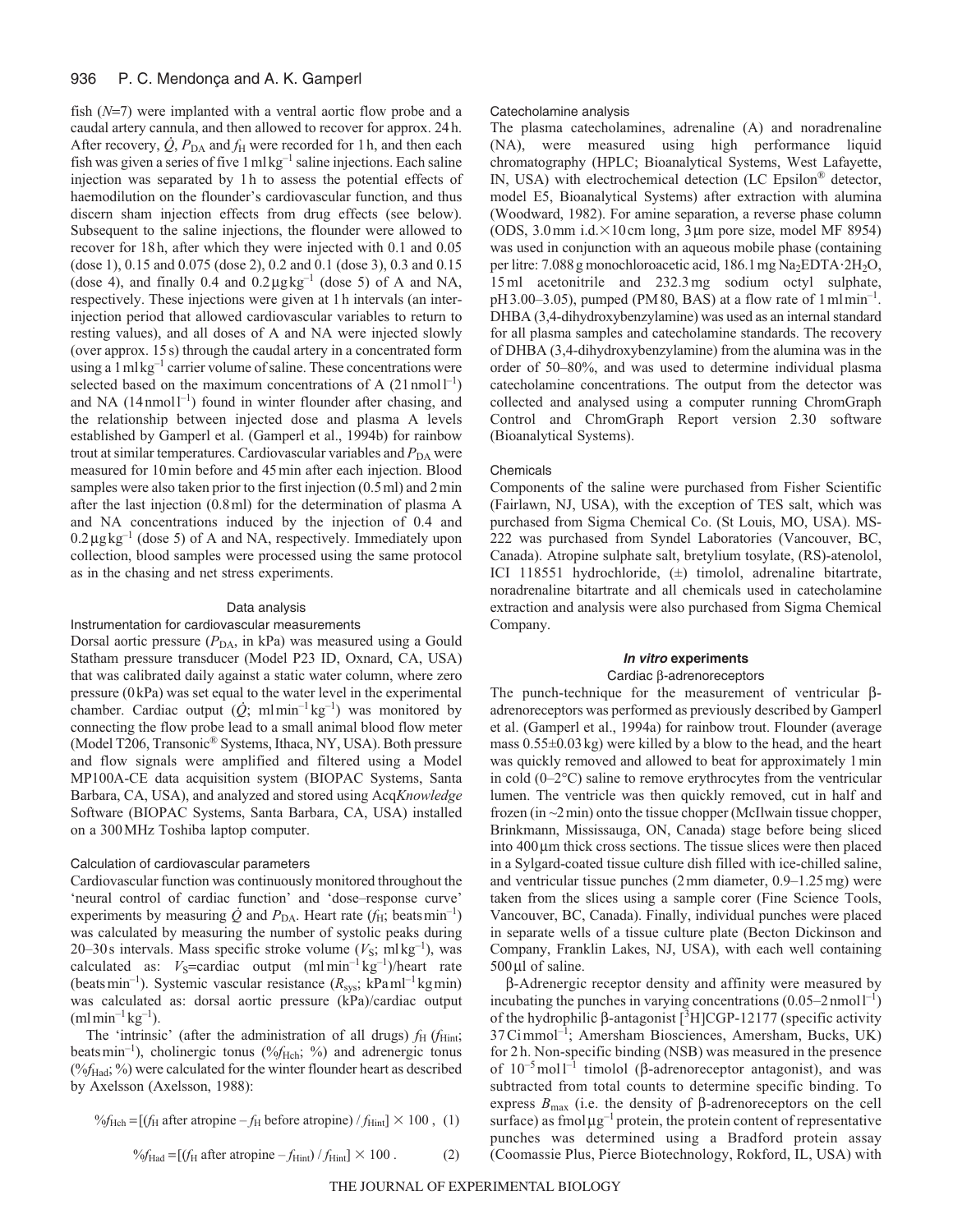bovine serum albumin (ICN Biomedical, Aurora, OH, USA) as a standard. During the incubation period all tissue culture plates were kept on ice (i.e. at 0°C) and covered with aluminium foil to prevent the photodegradation of  $[^3H]CGP$  and its competitors. Following incubation, aliquots of buffer were removed to determine the free concentration of [3 H]CGP-12177, and the tissue punches were washed twice in ice-chilled saline and placed into 7ml scintillation vials containing 5ml of Ecolume (ICN Canada, Montreal, QC, Canada). All scintillation vials were shaken and allowed to sit for at least 18h prior to counting. Radioactivity was quantified using a liquid scintillation counter (Packard Tri-Carb 2100TR; Meriden, CT, USA). For the determination of [<sup>3</sup>H]CGP-binding specificity (i.e. the construction of competition curves), punches were incubated with  $1.5 \text{ nmol}^{-1}$  [<sup>3</sup>H]CGP and with various concentrations  $(10^{-4}-10^{-9}$  moll<sup>-1</sup>) of atenolol ( $\beta_1$ -adrenoreceptor antagonist) or ICI 118551 ( $β<sub>2</sub>$ -adrenoreceptor antagonist).

The small size of the winter flounder ventricle required the pooling of tissue punches from two individuals to construct each binding curve. To assess the specific binding of  $[^{3}H]CGP-12177$ to ventricular β-adrenoreceptors, a total of eight binding curves were obtained and each ligand concentration had three (only at  $0.05$  nmoll<sup>-1</sup>) to six replicates. For both atenolol and ICI 118551 competition curves, a total of six curves were constructed and each competitor concentration had five to six replicates.

#### Statistical analyses

The reported variables are expressed as means  $\pm$  standard error of the mean (s.e.m.). Univariate general linear models were used to test for significant differences between the saline and drug injection groups and between the saline and catecholamine injection groups. When a significant difference between groups was detected, one-way ANOVAs were performed to test for differences between values obtained with saline and corresponding drug/catecholamine injections, and contrasts were performed to test for significant differences within groups. Differences between circulating catecholamine concentrations measured at rest, and after net stress, chasing and catecholamine dose 5 were assessed using one-way ANOVAs. Saturation-binding curves for CGP were analysed, and values for  $K_d$  ([<sup>3</sup>H]CGP dissociation constant; in nmol  $1^{-1}$ ) and  $B_{\text{max}}$  (fmol  $\mu g^{-1}$  protein) were determined using Scatchard plots as described by Zivin and Waud (Zivin and Waud, 1982). Competition curves were fitted, and  $IC_{50}$  values (i.e. the concentration of ligand that reduced  $[{}^{3}H]CGP$  binding by 50%) were determined using SigmaPlot Software for Windows version 10.0 (Systat Software, Chicago, IL, USA). All statistical analyses were performed using SPSS software for Windows version 15.0 (SPSS, Chicago, IL, USA) and *P*<0.05 was used as the level of statistical significance.

# **RESULTS**

# **In vivo experiments**

# Neural control of cardiac function

Cardiovascular parameters reached stable values at approx. 20min after the injection of drugs, and the repeated injection of saline had only minor effects on cardiovascular parameters measured at 1h post-injection, indicating that the observed changes in cardiac function,  $P_{DA}$  and  $R_{sys}$  were directly related to the effects of the various drugs (Figs1 and 2). A significant positive chronotropic effect was induced by the administration of atropine, with  $f_H$ increasing from 25.3 to 36 beats min<sup>-1</sup>. This increase in  $f<sub>H</sub>$  was coincident with a significant decrease in  $V<sub>S</sub>$  (from 0.41 to  $0.3 \text{ ml kg}^{-1}$ ), and thus  $\dot{Q}$  remained constant at approx.  $10$ ml $\text{min}^{-1}$  kg<sup>-1</sup> following atropine injection (Fig. 2). Interestingly, bretylium administration did not result in a decrease in *f*H, but a further increase to 40 beats min<sup>-1</sup>, and had no significant effects on either  $V<sub>S</sub>$  or  $\dot{Q}$ . Finally, none of the measured cardiac parameters were affected by the injection of the  $\beta_1$ - and  $\beta_2$ -adrenoreceptor blockers (atenolol and ICI 118551, respectively). Based on the changes in *f*H following administration of the various drugs, intrinsic *f*H, and cholinergic and adrenergic nervous tones were calculated to be 40.9 beats  $min^{-1}$ , 26.1% and  $-11.9$ %, respectively (Table 1).

 $P_{\text{DA}}$  increased from 3.03 to 3.37 kPa (by 11%) following atropine injection and, because  $\dot{Q}$  was unchanged by administration of this pharmacological blocker, it was clear that this change in  $P_{DA}$  was directly related to an atropine-induced increase in systemic vascular resistance ( $R_{sys}$  increasing from 0.32 to 0.35 kPa ml<sup>-1</sup> kg min). Neither *P*<sub>DA</sub> nor *R*<sub>sys</sub> were affected by bretylium, atenolol or ICI 118551 (Fig.2).

# Net stress and chasing

Resting plasma levels of A and NA were both approx.  $5 \text{ nmol } l^{-1}$ , resulting in a A:NA ratio of approx. 1.1. The 90s chase resulted in slightly higher post-stress levels of catecholamines than the 60s net stress (A, 20.7±5.1 *vs* 15.0±7.0; NA, 14.0±5.0 *vs* 11.6±3.4), however, these differences were not significant (*P*=0.52 for A and *P*=0.70 for NA). This lack of a statistical difference was also true for A:NA ratios, which were 2.0 and 1.3 following the 90s chase and 60s net stressors, respectively (Table2).

### Catecholamine dose–response curves

In these experiments, we were aiming for maximum circulating catecholamine concentrations of approx.  $25$  nmoll<sup>-1</sup> adrenaline and  $14$ nmol $1^{-1}$  noradrenaline based on the injection of  $0.4 \mu g kg^{-1}$  A and 0.2μgkg–1NA (dose 5). The plasma levels achieved with this dose at  $2 \text{min}$  post-injection were  $13.7 \text{mmol}^{-1}$  for NA but only  $11.5$  nmol<sup> $1$ </sup> for A. Although this was an increase over resting levels of only 8.5 and 7 nmol<sup> $-1$ </sup>, respectively, these values were



Fig. 1. Cardiac output (mlmin<sup>-1</sup> kg<sup>-1</sup>) and dorsal aortic pressure (kPa) traces for one winter flounder. These traces are approximately 30 s in duration and were obtained 1 h after each drug injection. The drugs were sequentially injected every 1 h 30 min in the following order: atropine (1.2 mg kg<sup>-1</sup>), bretylium  $(10 \text{ mg kg}^{-1})$ , atenolol  $(213 \mu g kg^{-1})$  and ICI 118 551  $(250 \mu g kg^{-1})$ .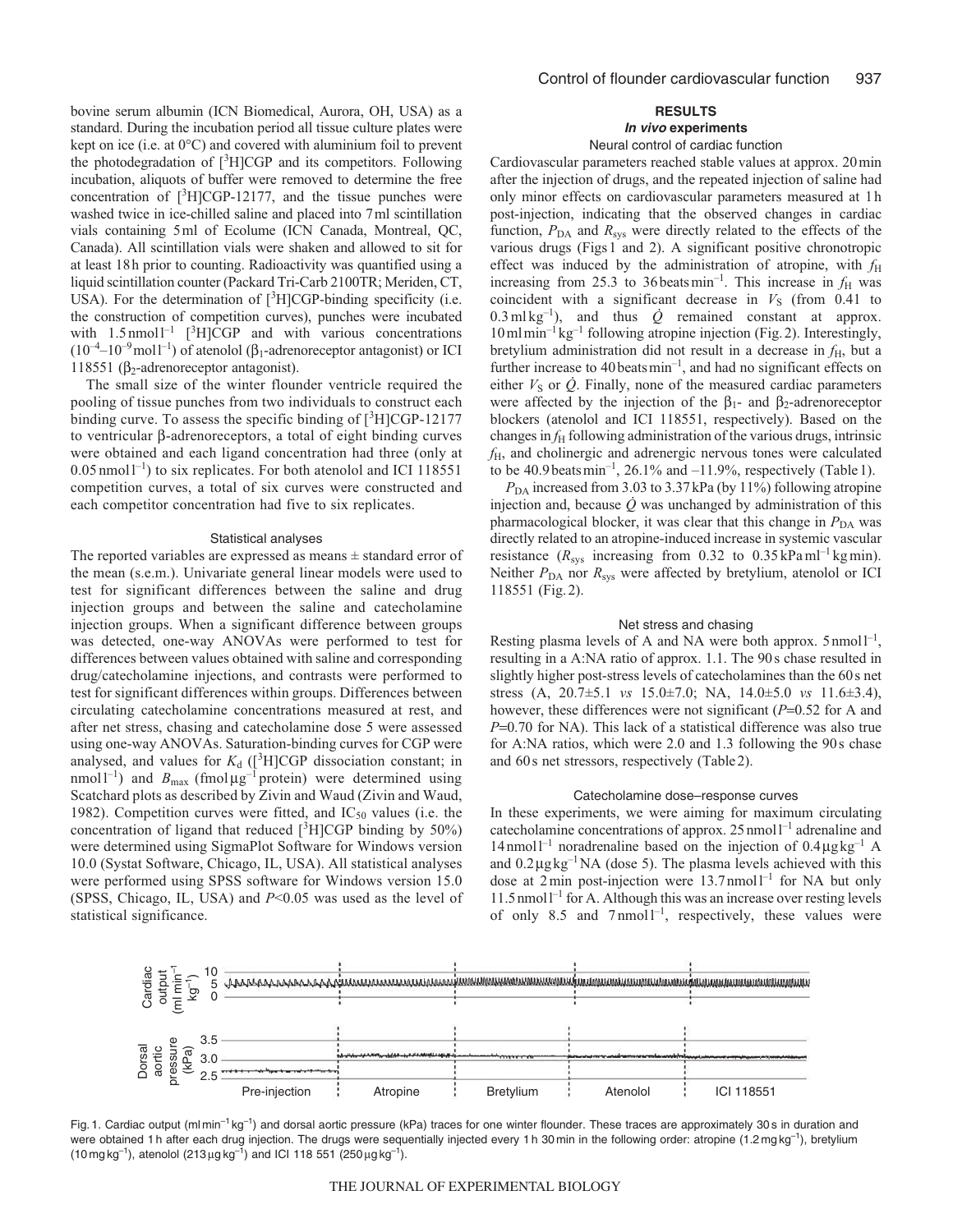



Fig. 2. Cardiovascular responses to sequential drug (solid circles) and saline (open squares) administration in the winter flounder. Saline and drug injections were made every 1 h 30 min. Drugs were administrated in the following order: atropine  $(1.2 \text{ mg kg}^{-1})$ , bretylium  $(10 \text{ mg kg}^{-1})$ , atenolol  $(213 \mu g kg^{-1})$  and ICI 118551  $(250 \mu g kg^{-1})$ ; measurements were taken 1 h after each injection. Values are means  $\pm$  s.e.m. Saline group,  $N=7$  for all parameters; experimental group, N=8, except dorsal aortic pressure and total vascular resistance (N=6). \*Values significantly different (P<0.05) from preinjection values. <sup>a</sup>Different from previous treatment. <sup>b</sup>Difference between saline and corresponding drug injections.

significantly different from resting levels, and not significantly different from catecholamine concentrations measured after chasing and net stress (Table2).

The injection of A and NA resulted in dose-dependent changes in cardiovascular parameters, with  $f_{\rm H}$  decreasing, and  $\dot{Q}$  and  $V_{\rm S}$ increasing, by a maximum of 15, 30 and 27%, respectively (Fig. 3). However, because significant increases in  $\dot{Q}$  (by 9%) and  $V<sub>S</sub>$  (by 24%), and decreases in  $f<sub>H</sub>$  (by 13%), were also associated with the injection of saline (Fig.3), values were expressed as a percentage change from pre-injection, after subtracting the increase/decrease associated with saline injection. When this was done (Fig. 4), it was clear that the maximum post-injection increases in cardiovascular function were mainly an injection artefact. For instance, of the  $27\%$  increase in  $V<sub>S</sub>$  reported after catecholamine injection, only 6% was actually due to the effects of A and NA on this cardiovascular parameter. In a similar fashion, only 10% of the increase in  $\dot{Q}$  could be attributed to the direct effects of the injected catecholamines (Fig.4). In contrast *P*<sub>DA</sub> increased by 22% with the injection of A and NA, and this change was measured at the lowest catecholamine dose  $(0.1 \mu g kg^{-1} A$  and  $0.05 \mu g kg^{-1} NA)$ ; increasing the dose by fourfold having only a marginal additional influence on  $P_{DA}$ .

|  | Table 1. Resting cholinergic and adrenergic tone in different teleost species |  |  |  |
|--|-------------------------------------------------------------------------------|--|--|--|
|  |                                                                               |  |  |  |

| Species                             | Temperature (°C) | Resting cholinergic tonus (%) | Resting adrenergic tonus (%) |
|-------------------------------------|------------------|-------------------------------|------------------------------|
| Pleuronectes americanus*            |                  | 26.1                          | $-11.9$                      |
| Pollachius pollachius <sup>t</sup>  | $11 - 12$        | 19.7                          | 33.2                         |
| Labrus bergylta <sup>†</sup>        | $11 - 12$        | 33.9                          | 15.4                         |
| Zoarces viviparus <sup>t</sup>      | $11 - 12$        | 18.9                          | 67.1                         |
| Myoxocephalus scorpius <sup>t</sup> | $11 - 12$        | 11.1                          | 25.3                         |
| Sparus aurata <sup>‡</sup>          | 16               | 22.4                          | 12.8                         |
| Gadus morhua <sup>‡</sup>           | 10               | 21.3                          | 12.9                         |
| Gadus morhua <sup>§</sup>           | $10 - 12$        | 37.7                          | 21.1                         |

\*Present study (winter flounder); †Axelsson et al., 1987 (pollack, ballan wrasse, eel pout and short-spined scorpion); ‡Altimiras et al., 1997 (Mediterranean sea bream and Atlantic cod); §Axelsson, 1988 (Atlantic cod).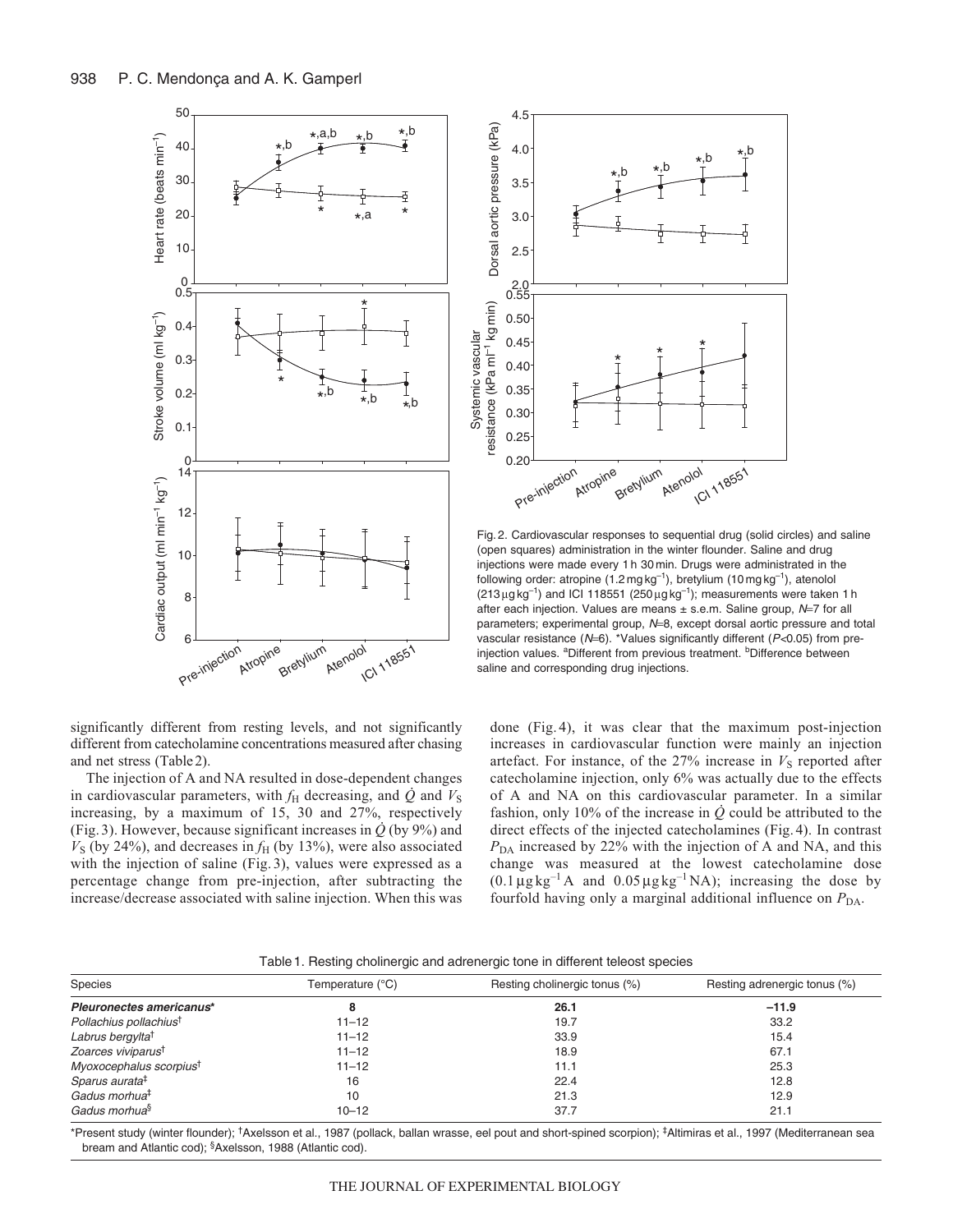| $1.1 \pm 0.3^a$            | $9.8 \pm 1.1^a$  |
|----------------------------|------------------|
|                            |                  |
| $1.3 \pm 0.4^{a,b}$        | $26.6 \pm 9.5^b$ |
| $2.0+0.4^{b}$              | $34.6 \pm 8.4^b$ |
| $1.0 \pm 0.1$ <sup>a</sup> | $25.2 + 5.8^{b}$ |
|                            |                  |

Table2. Plasma adrenaline and noradrenaline concentrations, adrenaline:noradrenaline ratio and total catecholamine concentrations, in the winter flounder at rest, after 60s of net stress, after 90s of chasing, and after an injection of catecholamines

A, adrenaline; NA, noradrenaline; A:NA, adrenaline:noradrenaline ratio; CA, total catecholamines (dose 5: 0.4 µg kg<sup>-1</sup> of A and 0.2 µg kg<sup>-1</sup> of NA). Values are presented as means ± s.e.m. Different superscript letters indicate a significant difference (P<0.05) between treatments.

# **In vitro experiments** Cardiac β-adrenoreceptors

# **DISCUSSION Resting cardiac function**

The  $r^2$  value for individual CGP-binding curves was always  $\geq 0.86$ (range=0.86–0.99; Fig.5B), with non-specific binding ranging from 14.6 to 30.9% of total binding (Fig.5A). When the binding data were converted into fmolmg<sup>-1</sup> protein based on punch protein content  $(28.1 \pm 4.4 \,\mu g \,\text{mg}^{-1})$  tissue), the β-adrenoreceptor density  $(B_{\text{max}})$  and ligand binding affinity  $(K_d)$  for the winter flounder myocardium were determined to be 252.8±45.6fmolmg–1 protein and  $1.02\pm0.11$  nmol<sup>1-1</sup>, respectively. Although atenolol ( $\beta_1$ antagonist) was unable to displace  $[{}^{3}H]CGP$  from the flounder's ventricular β-adrenoreceptors, the  $β_2$ -antagonist ICI 118551 decreased  $[{}^{3}H]CGP$  binding beginning at approx.  $10^{-7}$  mol $1^{-1}$ ; the IC<sub>50</sub> value for ICI 118551 was  $1.91 \times 10^{-6}$  moll<sup>-1</sup> (Fig. 5C).

Taking into consideration that cardiac function and  $P_{DA}$  are sensitive to acclimation temperature (Cech et al., 1976), resting cardiovascular variables in this study (at 8°C) correspond well with previous research on 10°C-acclimated winter flounder. For instance, Joaquim et al. (Joaquim et al., 2004), made the first direct measurements of cardiac function in flatfish, and reported resting  $V<sub>S</sub>$  and  $\dot{Q}$  values at  $10^{\circ}$ C of 0.47 ml kg<sup>-1</sup> and  $15.5$  ml min<sup>-1</sup> kg<sup>-1</sup> (compared with  $0.39 \text{ m}$ l kg<sup>-1</sup> and  $10.4 \text{ m}$ l min<sup>-1</sup> kg<sup>-1</sup> in the present study). Furthermore, several authors have reported  $f_H$  and  $P_{DA}$  values of approx. 35beatsmin–1 and 3.5kPa, respectively, at 10°C (Cech et al., 1976; Cech et al., 1977; Joaquim et al., 2004), values very similar to those measured in this study (27.5 beats min<sup>-1</sup> and 2.9 kPa at  $8^{\circ}$ C,





Fig. 3. Maximum cardiovascular responses of winter flounder to saline administration (open squares) and increasing doses of catecholamines (solid circles). Saline and catecholamines were injected every 1 h. Catecholamines were administrated in the following order: 0.1 and 0.05 (dose 1), 0.15 and 0.075 (dose 2), 0.2 and 0.1 (dose 3), 0.3 and 0.15 (dose 4) and 0.4 and  $0.2 \mu g kg^{-1}$  (dose 5) of adrenaline and noradrenaline, respectively. Values are means ± s.e.m., N=7. \*Values significantly different  $(P<0.05)$  from pre-injection values. <sup>a</sup>Different from the previous dosage. bDifference between saline-injected fishes and the corresponding catecholamine dosage.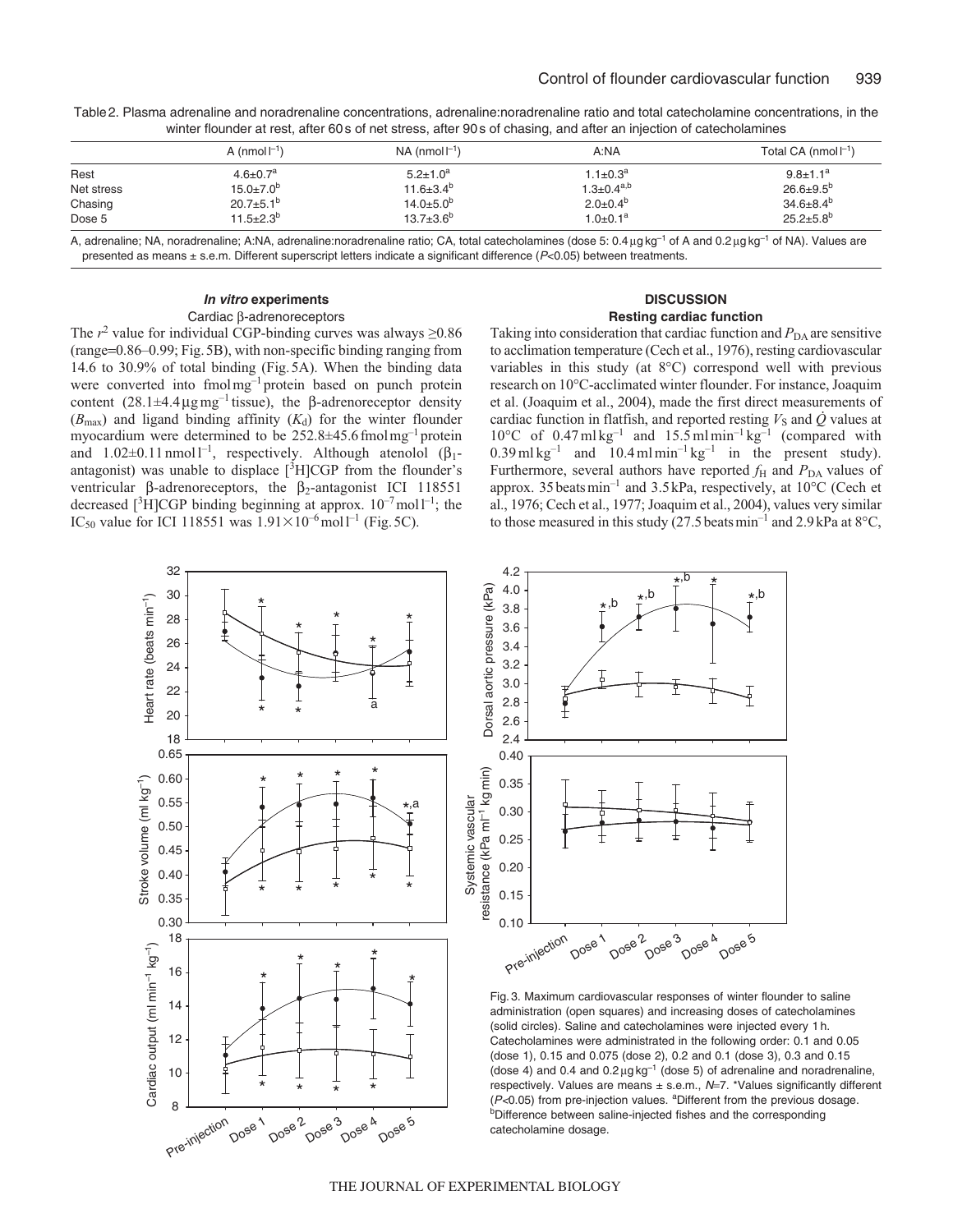

30 % change in dorsal % change in dorsal aortic pressure aortic pressure 20 \* 10  $\overline{0}$ 20 % change in systemic % change in systemic vascular resistance vascular resistance 10 0  $-10$ 

40

Dose 1 Dose 2 Dose 3 Dose 4 Dose 5

Fig. 4. Percentage change in winter flounder cardiovascular parameters due to catecholamine administration. Catecholamines were injected every 1 h. Catecholamines were administrated in the following order: 0.1 and 0.05 (dose 1), 0.15 and 0.075 (dose 2), 0.2 and 0.1 (dose 3), 0.3 and 0.15 (dose 4) and 0.4 and  $0.2 \mu g kg^{-1}$  (dose 5) of adrenaline and noradrenaline, respectively. \*Values significantly different (P<0.05) from pre-injection values. Values are means  $\pm$  s.e.m.,  $N=7$ .

respectively). By contrast, resting cardiovascular values for the flounder are generally lower than reported for more active species. This is not surprising, however, as significant inter-specific variation exists in cardiac function, and in general, active fishes have higher values for resting  $\dot{Q}$  and  $V_{S}$  than benthic forms. For instance, in the rainbow trout, resting  $\dot{Q}$  can range from 18 to 30.9mlmin<sup>-1</sup> kg<sup>-1</sup> and  $V_S$  from 0.29 to 0.6 ml kg<sup>-1</sup> (at  $\sim$ 9–12°C) (Gamperl et al., 1994e; Thorarensen et al., 1996; Brodeur et al., 2001). The chinook salmon (*Oncorhynchus tshawytscha*) has resting values for *Q* of  $35.8$  ml min<sup>-1</sup> kg<sup>-1</sup> and for  $V_S$  of 0.63 ml kg<sup>-1</sup> at 9–10°C (Gallaugher et al., 2001), and  $\dot{Q}$  and  $V_S$  values of 27.5–35.5 mlmin<sup>-1</sup> kg<sup>-1</sup> and 0.61mlkg–1 have been reported for the Atlantic salmon (*Salmo salar*) at 9–12°C (Perry and McKendry, 2001; Dunmall and Schreer, 2003). However, the bottom dwelling lingcod [*Ophiodon enlongatus*; *Q* of 5.9–10.9 ml min<sup>-1</sup> kg<sup>-1</sup>;  $V_S$  of 0.13–0.37 ml kg<sup>-1</sup> at 9–13°C: (Stevens et al., 1972; Farrell, 1981)] and the sea raven [*H. americanus*;  $\dot{Q}$  of 18.8 mlmin<sup>-1</sup> kg<sup>-1</sup> and  $V_S$  of 0.51 ml kg<sup>-1</sup> at 6–8°C; (Axelsson et al., 1989)] have similar resting cardiovascular values as reported here for the flounder.

# **Neurohormonal control of cardiac function**

Atropine induced a  $42\%$  increase in  $f_H$ , and based on this change in *f*<sup>H</sup> we calculated that the cholinergic contribution to resting heart rate at 8°C was 26.1%. This degree of cholinergic tonus is equivalent to that reported for other teleosts at similar temperatures (see Table1). For instance, the eel pout (*Zoarces viviparous*) has a resting cholinergic tonus of 18.9% (Axelsson et al., 1987) and cholinergic tonus on the cod heart is between 21.3 and 37.7% at 10–12°C (Altimiras et al., 1997; Axelsson, 1988).

Surprisingly, bretylium caused an additional positive chronotropic effect in the winter flounder that lasted for at least 1h post-injection, and this resulted in a negative resting adrenergic tonus (–11.9%). This finding is in clear contrast to most previous studies on fish which have reported values for resting adrenergic tonus from  $\sim$ 13% for the sea bream (*Sparus aurata*) and cod (Altimiras et al., 1997) to 67.1% for the eel pout (Axelsson et al., 1987) (Table 1). Furthermore, the positive chronotropic effect induced by bretylium was not expected since earlier studies suggest that pleuronectids lack myocardial adrenergic innervation. For example, fluorescent histochemical studies in the greenback flounder (*Rhombosolea tapirina*) failed to find adrenergic cardiac nerves, and in isolated heart preparations from this species, stimulation of the vagus nerve had both negative inotropic and chronotropic effects (Donald and Campbell, 1982). In addition, in isolated plaice (*Pleuronectes platessa*) hearts, electrophysiological studies revealed that only cholinergic fibres run in the cardiac branch of the vagus, and that bretylium had no effect on  $f<sub>H</sub>$  in vagally-stimulated isolated hearts (Cobb and Santer, 1973). However, there are several potential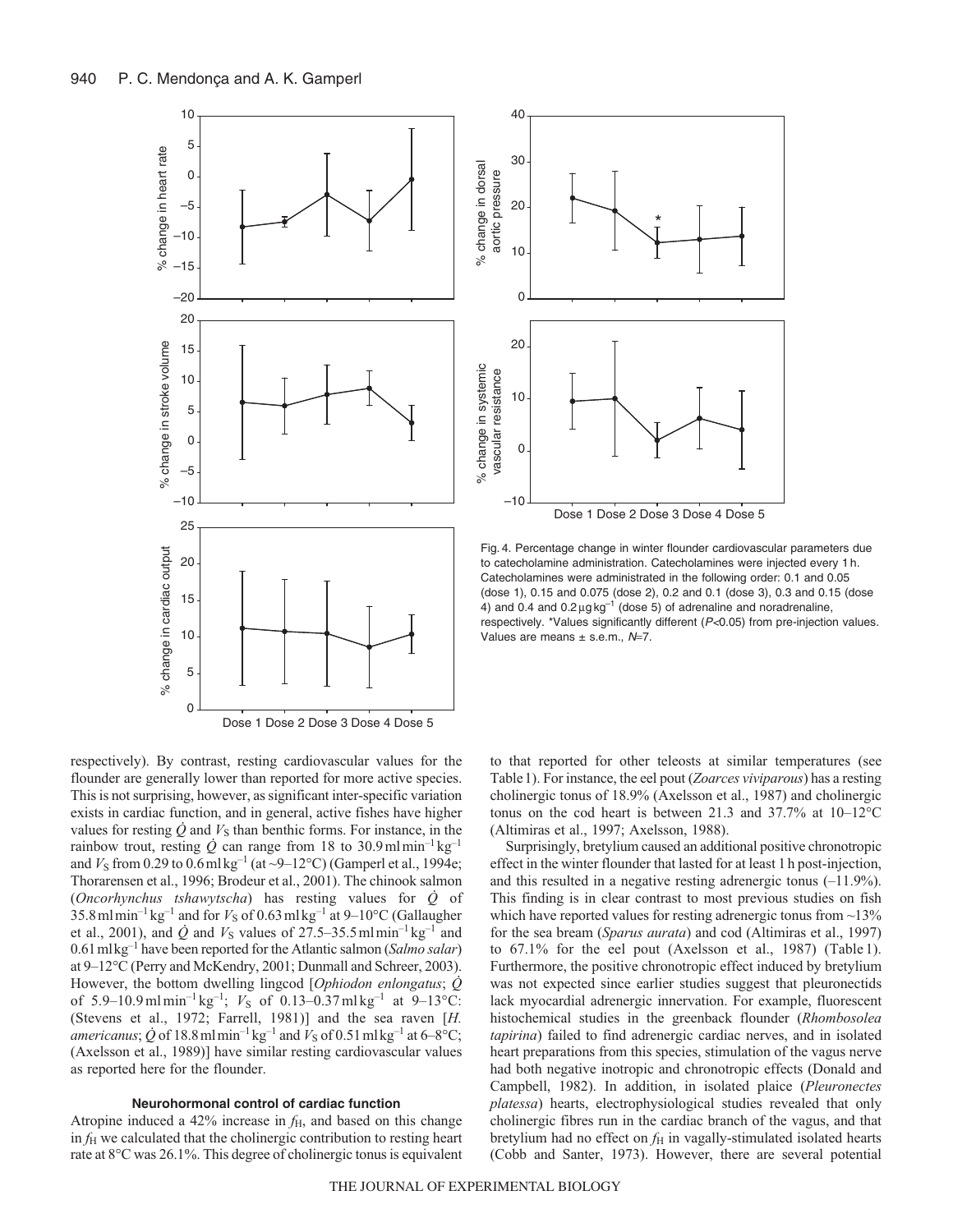

Fig. 5. (A) Total, non-specific and specific binding of [3H]CGP-12177 to ventricular β-adrenoreceptors in the winter flounder; timolol  $(10^{-5}$  nmol  $I^{-1}$ ) was used as the competitor ( $N=8$ ). (B) Specific binding of  $[^{3}H]CGP-12177$ to ventricular β-adrenoreceptors in winter flounder (y=36.2 Ln(x)+103.8;  $r^2$ =0.963; N=8). (C) Comparison of the ability of atenolol ( $\beta_1$ -antagonist; solid circles) and ICI 118551( $\beta$ <sub>2</sub>-antagonist, open squares) to displace [<sup>3</sup>H]CGP-12177 from ventricular β-adrenoreceptors in the winter flounder (N=6). ICI 118551 IC<sub>50</sub>=1.91×10<sup>-6</sup> moll<sup>-1</sup>. Values represent means ± s.e.m.

explanations for the increase in  $f<sub>H</sub>$  seen in the winter flounder following the injection of bretylium. First, unlike other pleuronectids, this species might have cardiac sympathetic innervation, and thus the positive chronotropic effect could be the result of an initial release of catecholamines from sympathetic nerve endings. This bretylium sympathomimetic effect has been demonstrated in both sand flathead (*Platycephalus bassensis*) isolated heart preparations (Donald and Campbell, 1982) and in Atlantic cod *in situ* heart preparations (Axelsson, 1988). Second, it is possible that the flounder has cardiac α-adrenoreceptors, and that basal adrenergic tone has a negative chronotropic influence in this species. In this scenario, bretylium would have increased heart rate by inhibiting catecholamine release from adrenergic nerve terminals. Such an inhibitory adrenergic effect, caused by the stimulation of  $\alpha$ -adrenoreceptors, has been demonstrated in the hearts of the perch [*Perca fluviatilis*, 15 and 24°C (Tirri and Ripatti, 1982)] and eel [*Anguilla anguilla*, 8°C (Peyraud-Waitzenegger et al., 1980)]. Nonetheless, previous studies have not found any evidence of α-adrenoreceptors in atrial preparations from the rainbow trout and flounder (*P. flesus*) at 8°C (Ask, 1983), and thus, it is unlikely that  $\alpha$ -adrenoreceptors were playing a significant role in the regulation of cardiac function in the winter flounder at 8°C. Third, as in mammals (Heissenbuttel and Bigger, 1979; Fallen, 1998), bretylium administration could have caused an initial catecholamine release from peripheral adrenergic nerve terminals into the circulation, elevating *f*<sub>H</sub>. This explanation, however, also seems unlikely as catecholamines are rapidly cleared from the circulation of fishes (Gamperl et al., 1994b) and no significant increase in plasma catecholamines was found in the cod after bretylium injection (Axelsson and Nilsson, 1986). Furthermore, our dose–response curves show that the flounder heart is not very responsive to circulating catecholamines (e.g. see Figs 3 and 4), and that blocking the flounder's β-adrenoreceptors with atenolol and ICI 118551 did not mitigate the positive chronotropic effect associated with bretylium injection (Fig. 2). Unfortunately, at present, we cannot provide a definitive answer as to why bretylium induced a positive chronotropic effect in the flounder heart.

As mentioned above, the  $\beta_1$  and  $\beta_2$ -adrenergic blockers atenolol and ICI 118551 had no effect on resting cardiovascular function in the winter flounder. This result indicates that neither circulating or endogenous catecholamines support resting cardiac function in this species of flatfish. This result is surprising given that other fish species that lack cardiac innervation (e.g. myxinoids), or whose vagus is composed solely of cholinergic nerves (most elasmobranchs), rely heavily on circulating and endogenous catecholamines for the modulation of cardiac function (Axelsson et al., 1990; Johnsson et al., 1996; Agnisola et al., 2003). However, it is consistent with the findings of other aspects of our investigation into the mechanisms controlling cardiac function in this species. Specifically, we show that the flounder heart is not very sensitive to increases in circulating catecholamines achieved by bolus injections of A and NA (Figs 3 and 4), and that β-adrenoreceptors in the flounder heart have a very low affinity  $(K_d$  for  $[^3H]CGP 12177$ of  $1.02$  nmol $1^{-1}$ ).

Intrinsic heart rate in the flounder was calculated to be 40.9 beats min<sup>-1</sup> at 8°C. This value is similar to the intrinsic  $f_H$ reported for the cod  $[36.6 \text{ beats min}^{-1}, 10-12 \text{°C}, (\text{Axelsson}, 1988)],$ and is in the middle of the range of values reported by Axelsson et al. (Axelsson et al., 1987) for seven different teleost species at 11–12°C; i.e. from approx. 30beatsmin–1 for the tadpole fish (*Ranice raninus*) to as high as  $\sim 60$  beats min<sup>-1</sup> in the five-bearded rockling (*Ciliata mustela*).

**Plasma catecholamine levels following net stress and chasing** The low resting levels of plasma catecholamines found in the winter flounder (A and NA concentrations of 4.6 and 5.1 nmol  $1^{-1}$ , respectively) are comparable to values reported for other teleosts, and indicate that our fish had recovered fully from surgery. For example, resting levels of A and NA in cod are reported to range from 2.5–4 and 4–5 nmol<sup> $-1$ </sup>, respectively (Axelsson and Nilsson, 1986; Butler et al., 1989), and circulating catecholamine concentrations in resting rainbow trout are also  $\leq 5 \text{ nmol} 1^{-1}$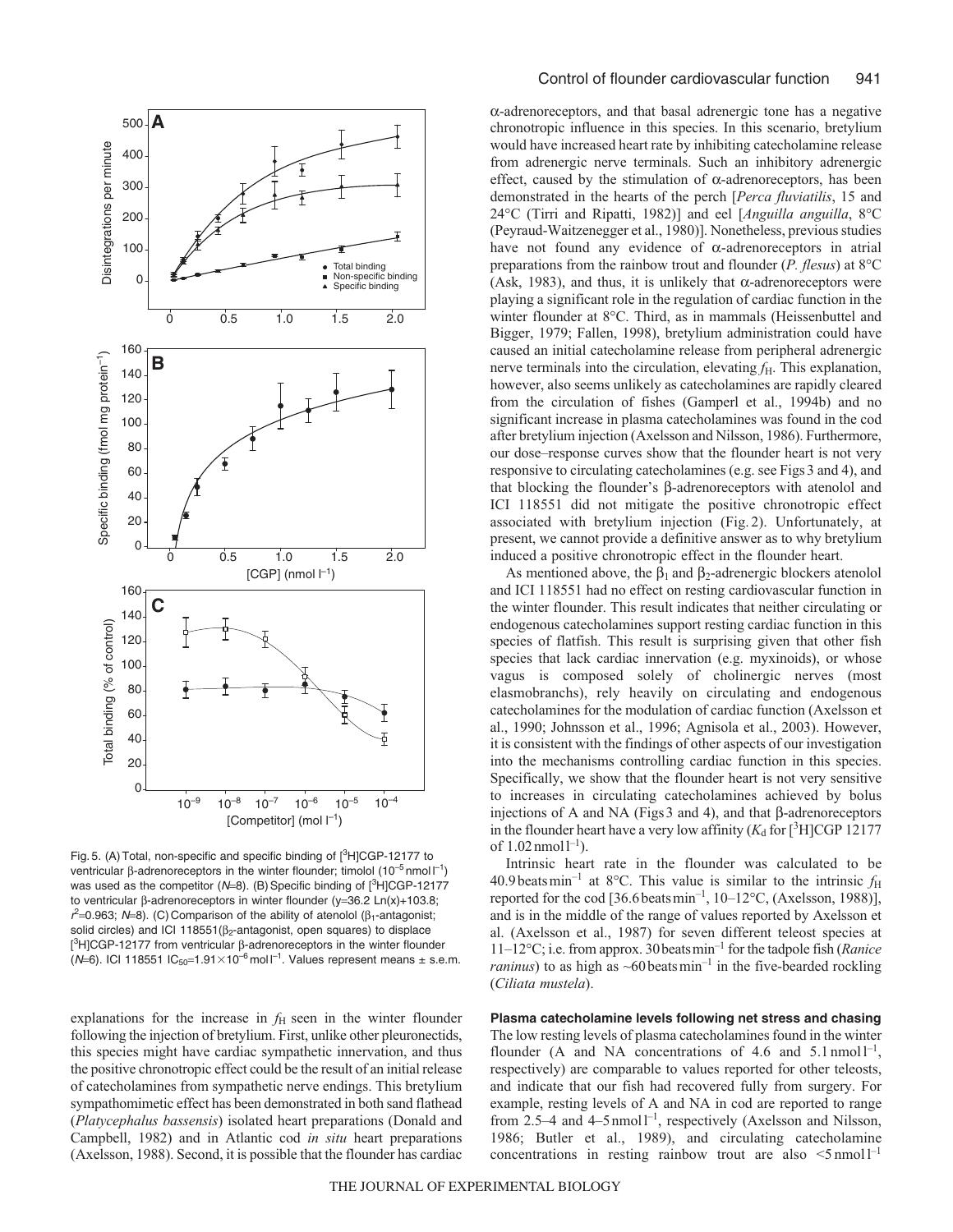#### 942 P. C. Mendonça and A. K. Gamperl

| Table 3. Plasma adrenaline, noradrenaline, total catecholamines concentrations and haematocrit in different teleost species after chasing |  |  |  |  |
|-------------------------------------------------------------------------------------------------------------------------------------------|--|--|--|--|
|                                                                                                                                           |  |  |  |  |

| <b>Species</b>                        | A (nmol $\vert^{-1}$ ) | $NA$ (nmol $I^{-1}$ ) | Total CA (nmol $\vert^{-1}$ ) | Hct (%)   | Type of stress                             |  |
|---------------------------------------|------------------------|-----------------------|-------------------------------|-----------|--------------------------------------------|--|
| Pleuronectes americanus*              | 21                     | 14                    | 35                            | 21        | 90s chase                                  |  |
| Tautogolabrus adspersus <sup>t</sup>  | 80                     | 23                    | 103                           | 35        | 90 s chase                                 |  |
| Macrozoarces americanus <sup>t</sup>  | 58                     | 41                    | 99                            | 28        | 90 s chase                                 |  |
| Osmerus mordax mordax <sup>t</sup>    | 25                     | 26                    | 48                            | 30        | 90 s chase                                 |  |
| Mallotus villosus <sup>t</sup>        | 148                    | 149                   | 297                           | 28        | 90 s chase                                 |  |
| Gadus morhua <sup>t</sup>             | 188                    | 47                    | 235                           | 28        | 90 s chase                                 |  |
| Hemitripterus americanus <sup>#</sup> | 8                      | 8                     | 16                            |           | 1 min air exposure followed by 1 min chase |  |
| Oncorhynchus mykiss <sup>§</sup>      | 179.7                  | 51                    | 230.7                         |           | 10 min chase (freshwater)                  |  |
| Oncorhynchus mykiss <sup>§</sup>      | 88.1                   | 19.5                  | 107.6                         |           | 10 min chase (seawater)                    |  |
| Oncorhynchus mykiss <sup>§</sup>      | ~10                    | ~237                  | 67                            | $~1 - 40$ | 6 min chase                                |  |
| Platichthys stellatus <sup>11</sup>   | ~21                    | $~10^{-1}$            | 51                            | ~15       | 10 min chase                               |  |

A, adrenaline; NA, noradrenaline; CA, total catecholamines; Hct, haematocrit.

\*Present study (winter flounder); †Costa and Gamperl, unpublished data (cunner, ocean pout, Atlantic rainbow smelt, capelin, Atlantic cod); ‡Vijayan and Moon, 1994 (sea raven); <sup>§</sup>Tang and Boutilier, 1988 (rainbow trout held in freshwater and seawater); <sup>¶</sup>Milligan and Wood, 1987 (rainbow trout and starry flounder).

 $[2.2-2.6$ nmoll<sup>-1</sup> for A and 2.7-3.3 nmoll<sup>-1</sup> for NA (Milligan and Wood, 1987; Tang and Boutilier, 1988)].

When the flounder was exposed to net stress, plasma A and NA concentrations increased by 3.2-fold and 2.2-fold, respectively. These increases were very similar to those recorded after the flounder was chased to exhaustion (elevations in plasma A levels by 4.5 fold and in NA by 2.7-fold; Table2), but are considerably lower than those recorded for many other teleosts. For example, after 90s of chasing, plasma A and NA levels measured in the winter flounder were 20.7 and 14 nmol<sup>1-1</sup>, respectively, whereas, using a similar chasing protocol, I. Costa and A.K.G. (unpublished data) found values as high as 188 (A) and  $47$  nmoll<sup>-1</sup> (NA) in cod and 148 (A) and  $149$  nmol  $1^{-1}$  (NA) in capelin (Table 3). Our results for the winter flounder are consistent with those for the starry flounder following a 10 min chase to exhaustion [A to  $\sim$ 30 and NA to 37 nmoll<sup>-1</sup> (Milligan and Wood, 1987)] and for the sea raven (*H. americanus*) after 1min of air exposure followed by 1min of chasing [total catecholamine levels  $\sim$ 16nmol<sup>1-1</sup> (Vijayan and Moon, 1994)], and add support to the notion that benthic/sluggish species have low post-stress circulating catecholamine levels. However, we must also caution that this is only a generalization and that exceptions do exist; I. Costa and A.K.G. (unpublished data) found total plasma catecholamine levels of  $48$  nmoll<sup>-1</sup> for the active swimming Atlantic rainbow smelt (*Osmerus mordax mordax*), a value only approximately one-half of that measured in the benthic dwelling eel pout (*Macrozoarces americanus*; 58 nmol<sup>1-1</sup> A and 41 nmol<sup>1-1</sup> NA; Table 1).

# **Catecholamine dose–response curves and cardiac** β**-adrenoreceptors**

The bolus administration of A and NA, at doses (up to  $0.4 \mu g kg^{-1} A$ and  $0.2 \mu g kg^{-1} N A$ ) that resulted in circulating catecholamine concentrations typical of post-chase levels, did not affect flounder cardiovascular function (Fig.4). This result agrees with recent experiments on cod where *in vivo* cardiac function was only marginally influenced at A doses below  $4\mu g kg^{-1}$  (L. H. Petersen and A.K.G., unpublished data), and where *in situ* hearts only showed marginal improvements in maximum pumping capacity and power output even when exposed to  $200 \text{ nmol}^{-1}$  A (G. J. Lurman, L. H. Petersen, H. O. Portner and A.K.G., unpublished). However, it contrasts with the results of Gamperl et al. (Gamperl et al., 1994d) for the rainbow trout where the injection of A at doses as low as  $0.2 \mu g kg^{-1}$  increased  $\dot{Q}$  and  $V_S$  by approx. 33%. This diminished adrenergic sensitivity in flounder, as compared with rainbow trout, hearts is clearly not due to a reduced number of cardiac β-adrenoreceptors, as β-adrenoreceptor density in the flounder ventricle ( $B_{\text{max}}$ , 252.8 fmolmg<sup>-1</sup> protein) is the highest ever reported for a teleost species, and six- to 12-fold higher than reported for the rainbow trout (23–40fmolmg–1 protein) (Gamperl et al., 1994a; Olsson et al., 2000). A more likely explanation is that the injected concentrations were not sufficient to stimulate the flounder heart. This conclusion is based on two pieces of evidence: (1) flounder (*P. flesus*) ventricular strips at 10<sup>o</sup>C respond to 1 $\mu$ mol<sup>-1</sup> of A by increasing contractile force by approx. 120% (Lennard and Huddart, 1992); and (2) although the density ( $B<sub>max</sub>$ ) of ventricular βadrenoreceptors is very high compared with other teleosts, their binding affinity for  $[^{3}H]CGP$  is 1.02 nmol<sup>-1</sup>. This latter value is approx. 3–10 times greater than that measured for a variety of other fish species  $[0.13-0.36$  nmoll<sup>-1</sup> (Olsson et al., 2000)].

Although unusual, a very low receptor affinity for stress hormones is not unique amongst fishes. For example, gill cortisol receptors in the chub (*Leuciscus cephalus*) have a  $K_d$  eightfold higher than those in rainbow trout, probably to compensate for the extremely high levels of cortisol found in the blood of this species [at rest, five- to 10-fold higher than trout (Pottinger et al., 2000)]. Why the β-adrenoreceptors on the flounder ventricle have such a high  $K_d$  is not obvious from the research conducted here (but see below), especially given that resting plasma concentrations of A and NA are low, and typical of those measured in other teleosts. However, it is possible that the high  $K_d$  value of flounder heart  $\beta$ adrenoreceptors is related to this species' life history. The flounder has a benthic and inactive lifestyle (Pereira et al., 1999), a limited aerobic capacity (Duthie, 1982; Lefrançois and Claireaux, 2003; Priede and Holliday, 1980), generally swims intermittently (He, 2003), and appears to find even slow swimming very demanding (Joaquim et al., 2004). Thus, it is reasonable to assume that the flounder's adrenergic and cardiovascular systems are not designed to respond to chasing/exercise, an unlikely situation for the flounder in its natural environment. Interestingly, flounder typically bury themselves several cm deep (i.e. up to  $10-15$  cm) in soft sediments (sand and mud), and under these conditions gill ventilation may be difficult (Cech et al., 1977; Nonnotte and Kirsch, 1978) and very low oxygen concentrations may be encountered (Fletcher, 1975; Duthie, 1982; Pereira et al., 1999). In experiments using *in situ* heart preparations, Mendonça et al. (Mendonça et al., 2007) reported that the winter flounder heart has a maximum  $V_S$  (2.3 ml g<sup>-1</sup> ventricle) significantly greater than the cod (1.3) and the Atlantic salmon (1.4), and suggested that this elevated maximum  $V<sub>S</sub>$  might be important under conditions of severe hypoxia. This hypothesis is supported by recent *in vivo* data (P.C.M. and A.K.G., unpublished data)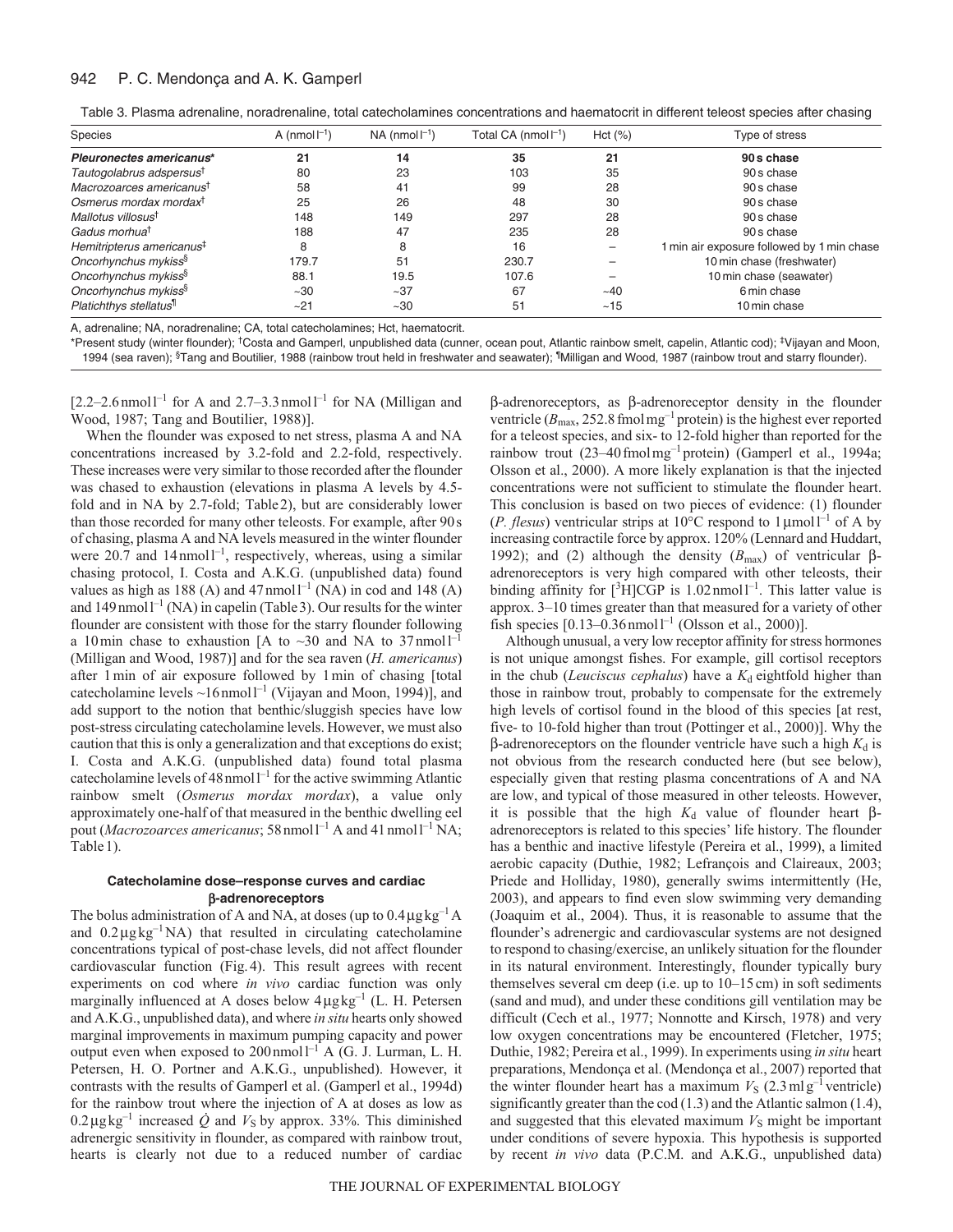showing that flounder acclimated to  $8^{\circ}$ C increased  $V_S$  by 40% when the water  $O_2$  saturation was lowered from 30 to 20%, and thus it is probable that severe hypoxia is the type of stress/challenge that would promote a release of catecholamines from the chromaffin cells large enough to stimulate flounder myocardial βadrenoreceptors. In fact, this idea is supported by recent research on Atlantic cod showing that circulating catecholamine levels during severe hypoxia  $[A - 350$  nmol  $I^{-1}$  and NA ~60 nmol  $I^{-1}$  at 13% water  $O_2$  saturation (L. H. Petersen and A.K.G., unpublished)] are approximately twice those following exhaustive exercise (A of  $188$ nmoll<sup>-1</sup>, NA of 47 nmoll<sup>-1</sup>; I. Costa and A.K.G., unpublished data), and that maximal adrenergic stimulation offsets the adverse effects of hypoxia, and the concomitant effects of hyperkalemia and acidosis, on performance of *in situ* trout heart at 10°C (Hanson et al., 2006).

Based on the inability of the  $\beta_1$ -antagonist atenolol to displace [<sup>3</sup>H]CGP (β-adrenergic antagonist) from flounder's ventricular βadrenoreceptors, and the IC<sub>50</sub> value for the  $\beta_2$ -antagonist ICI 118551  $(1.91 \times 10^{-6} \text{mol}^{-1})$ , it appears that winter flounder ventricular  $\beta$ adrenoreceptors are predominantly of the  $\beta_2$  subtype. This conclusion contrasts with the previously held belief that the flounder heart has equal affinity for A and NA (Ask, 1983), but agrees with Cobb and Santer (Cobb and Santer, 1973) who showed that the isolated heart of the flounder *P. platessa* is more sensitive to A than to NA, and with Gamperl et al. (Gamperl et al., 1994a) who characterized the ventricular β-adrenoreceptors of the rainbow trout heart as  $β<sub>2</sub>$ . Nonetheless, the high  $K<sub>d</sub>$  measured for these receptors  $(1.02 \text{ nmol1}^{-1} \text{ CGP})$  is difficult to reconcile with previous studies on fish which report  $K_d$  values in the range of  $\sim 0.1 - 0.4$  nmoll<sup>-1</sup> (Gamperl et al., 1994a; Olsson et al., 2000). One possible explanation for the high *K*<sup>d</sup> value measured for β-adrenoreceptors of the flounder heart is that they are functionally uncoupled from adenylate cyclase (Hausdorff et al., 1990). However, we feel that this is unlikely as resting levels of circulating catecholamines in the flounder are typical of those measured in other teleosts, the repeated injection of catecholamines into rainbow trout does not alter cardiac β-adrenoreceptor affinity (Gamperl et al., 1994a) and exposure to β-adrenoreceptor agonists for more than a month only resulted in an increase in the  $K_d$  of rainbow trout muscle β-adrenoreceptors of 2-fold [from  $\sim 0.2$  to  $0.5$  nmol<sup>1-1</sup> (Lortie et al., 2004)]. A more probable explanation for the high  $K_d$  value reported here for flounder cardiac β-adrenoreceptors is that the flounder heart has a significant population of  $β_3$ -adrenoreceptors. These receptors have been found in the hearts of both the rainbow trout (Nickerson et al., 2003) and European eel (Imbrogno et al., 2006), and are activated at higher catecholamines concentrations than  $\beta_1/\beta_2$ -adrenoreceptors (Gauthier et al., 2007). Furthermore, in trout erythrocytes,  $β_3$ -adrenoreceptor binding properties resemble  $β_2$ -adrenoreceptors more than  $β_1$ (Nickerson et al., 2003), and consequently the displacement of [<sup>3</sup>H]CGP by ICI 118551 in the flounder heart (see Fig. 5C) may be related to the presence of  $β_2$  and/or  $β_3$  subtypes.  $β_3$ -receptor stimulation induces negative inotropic effects in most mammals (e.g. see Gauthier et al., 1999; Gauthier et al., 2007) and in the eel (Imbrogno et al., 2006), and it has been recently shown by Imbrogno et al. (Imbrogno et al., 2006) and Angelone et al. (Angelone et al., 2008) that stimulation of  $\beta_3$ -adrenoreceptors mediates negative inotropy and lusitropy (i.e. their stimulation allows the heart to relax slower) through the induction of endothelial nitric oxide synthasederived nitric oxide signalling. Whether these receptors also exist in the flounder heart, and what role they might play in mediating cardiac function in this species, can only be answered through further research. However, it has been suggested that these receptors play a 'protective role' by preventing excessive  $\beta_1/\beta_2$  stimulation of the mammalian myocardium (Gauthier et al., 2007; Angelone et al., 2008).

#### **Perspectives**

This study provides valuable new insights into the nervous and humoral control of cardiac function in the winter flounder. For example, our results indicate that neural and humoral adrenergic mechanisms do not support resting cardiac performance in 8°Cacclimated flounder, and that increases in plasma catecholamines associated with net stress and chasing are not sufficient to stimulate cardiac β-adrenoreceptors. They also show that although the flounder ventricle is populated with an unusually large number of βadrenoreceptors, these receptors have a very low binding affinity. These results are not easily explained on the basis of what is known about cardiovascular control/physiology in other fishes, but appear to fit well with the winter flounder's life history and other data on aspects of this species' cardiac function (e.g. Joaquim et al., 2004; Mendonça et al., 2007). Furthermore, they lead to several testable hypotheses. Specifically, we propose that this species' muted cardiac response to catecholamine stimulation is related to the existence of a significant population of myocardial  $\beta_3$ adrenoreceptors, that circulating catecholamines only reach concentrations capable of stimulating these receptors under conditions such as severe hypoxia (e.g. when flounder are buried in soft sediments), and that  $\beta_3$ -adrenoreceptor stimulation promotes negative inotropism and lusitropism that balances the positive stimulation provided by  $β_2$ -receptors.

# **LIST OF ABBREVIATIONS**

| $\mathsf{A}$     | adrenaline                                                               |
|------------------|--------------------------------------------------------------------------|
| $B_{\text{max}}$ | cell surface β-adrenoreceptor density                                    |
| fн               | heart rate                                                               |
| $IC_{50}$        | concentration of ligand that reduced [ <sup>3</sup> H]CGP binding by 50% |
| $K_{d}$          | dissociation constant (for $\lceil \frac{3}{1} \rceil \text{CGP}$ 12177) |
| NA               | noradrenaline                                                            |
| $P_{\rm DA}$     | dorsal aortic pressure                                                   |
| $\overline{Q}$   | cardiac output                                                           |
| $R_{\rm sys}$    | systemic vascular resistance                                             |
| $U_{\rm crit}$   | critical swimming speed                                                  |
| $V_{\rm S}$      | stroke volume                                                            |
|                  |                                                                          |

This work was supported by a Natural Sciences and Engineering Research Council of Canada (NSERC) Discovery grant to A. Kurt Gamperl. Paula C. Mendonça was supported by a doctoral fellowship SFRH/BD/8082/2002 from the Portuguese Foundation for Science and Technology (FCT) co-financed through POCI 2010 (Programa Operacional Ciência e Inovação) and FSE (Fundo Social Europeu). We are grateful to Dr Trevor Avery for statistical advice, to Isabel Costa for assistance with plasma catecholamine measurements, and to Linda Hanson for help with analysis of the β-adrenoreceptor data.

#### **REFERENCES**

- **Agnisola, C., Randall, D. and Taylor, E.** (2003). The modulatory effects of noradrenaline on vagal control of heart rate in the dogfish, Squalus acanthias. Physiol. Biochem. Zool. **76**, 310-320.
- **Altimiras, J., Aissaoui, A., Tort, L. and Axelsson, M.** (1997). Cholinergic and adrenergic tones in the control of heart rate in teleosts: how should they be calculated? Comp. Biochem. Physiol. **118A**, 131-139.
- **Angelone, T., Filice, E., Quintieri, A., Imbrogno, S., Recchia, A., Pulerà, E., Mannarino, C., Pellegrino, D. and Cerra, M.** (2008). β<sub>3</sub>-adrenoreceptors modulate left ventricular relaxation in the rat heart via NO-cGMP-PKG pathway. Acta Physiol. **193**, 229-239.
- **Ask, J.** (1983). Comparative aspects of adrenergic receptors in the hearts of lower vertebrates. Comp. Biochem. Physiol. **76A**, 543-552.
- **Axelsson, M.** (1988). The importance of nervous and humoral mechanisms in the control of cardiac performance in the Atlantic cod Gadus morhua at rest and during non-exhaustive exercise. J. Exp. Biol. **137**, 287-301.
- **Axelsson, M. and Nilsson, S.** (1986). Blood pressure control during exercise in the Atlantic cod, Gadus morhua. J. Exp. Biol. **126**, 225-236.
- **Axelsson, M., Ehrenstrom, F. and Nilsson, S.** (1987). Cholinergic and adrenergic influence on the teleost heart in vivo. Exp. Biol. **46**, 179-186.